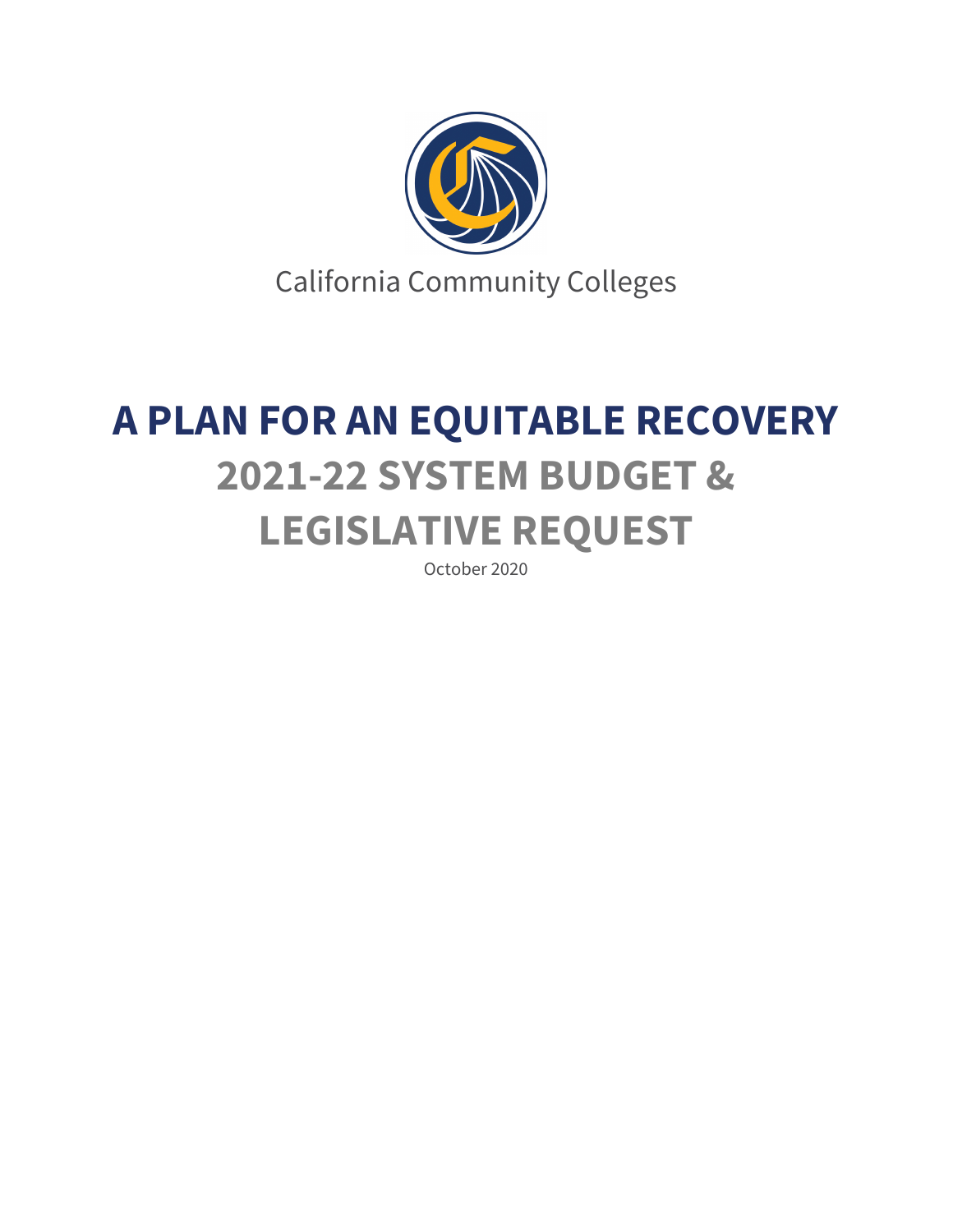## CALIFORNIA COMMUNITY COLLEGES 2021-22 SYSTEM BUDGET & LEGISLATIVE REQUEST

## **INTRODUCTION**

The California Community Colleges is the largest system of higher education in the nation, made up of 73 districts and 116 colleges. In 2020, the California Community Colleges Chancellor's Office (CCCCO) and local districts leaders mobilized to help 2.1 million students maintain access to education in the middle of a global pandemic. The state's community colleges provide a range of educational needs aimed at supporting Californians' social and economic mobility, with students seeking to build foundational skills, gain career-related skills and certificates to enter or advance in their careers, or earn a degree or transfer to a four-year university.

In 2017, the Board of Governors embraced the *Vision for Success (Vision)*, which identifies the North Star our system must follow if we are to meet California's needs. The California Community Colleges' *Vision* guides interrelated reforms that will make higher education more accessible and equitable for millions of Californians at a time when the state needs it most.

Specifically, to intensify the focus on students' end goals, the Board of Governors adopted the following systemwide goals, which were built off the most recent data when the *Vision* was initially developed:

- Increase by at least 20 percent the number of students annually who acquire associate degrees, credentials, certificates, or specific skill sets that prepare them for in-demand jobs.
- Increase by 35 percent the number of students transferring annually to a University of California (UC) or a California State University (CSU).
- Decrease the average number of units accumulated by students earning an associate degree, from approximately 87 total units to 79 total units.
- Increase the percentage of exiting CTE students who report being employed in their field of study, from 60 percent to an improved rate of 69 percent.
- Reduce equity gaps across all of the above measures by 40 percent by 2022 and closing those achievement gaps for good by 2027.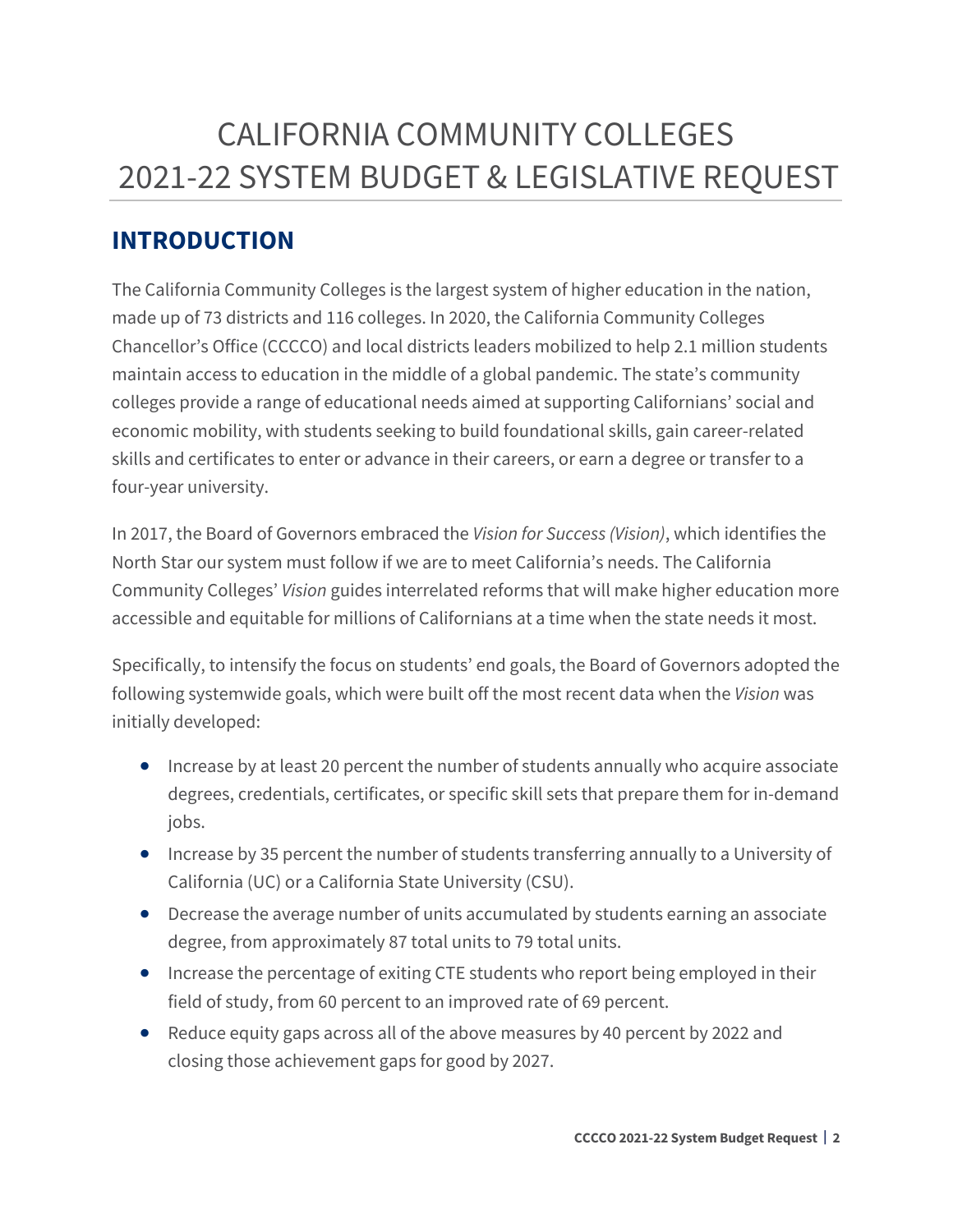• Reduce regional achievement gaps across all of the above measures, with the ultimate goal of closing regional achievement gaps for good by 2027.

California Community Colleges have initiated innovative and student-centered disruption focused on achieving these goals. California restructured the way community colleges are funded to reward community colleges that improve outcomes for low-income students; phasing out high-stakes placement exams and develop for-credit alternatives to remedial classes; expanding access to structured academic and career pathways; and

"Community colleges are at the vanguard for preparing Californians who are on the front lines of protecting public health. Now is the time to support and strengthen colleges' efforts to provide instruction to students who will lead our state to economic recovery." — Chancellor Eloy Ortiz Oakley

## **A PLAN FOR AN EQUITABLE RECOVERY**

As the world continues to grapple with the consequences of the COVID-19 pandemic, the uneven impact and inequities of the economic recession have been become grossly apparent. An estimated five million people will find it difficult to get new work after the pandemic is over because their old jobs have disappeared or changed entirely (Irwin, 2020). California faces the dichotomy of an economic recovery that exacerbates inequalities for our most vulnerable residents while further enriching the wealthy. The state needs a plan for an equitable recovery and such a plan should include a commitment and investment in California's Community Colleges. The California Community Colleges system has proven critical to the state's fight against COVID-19. The state's 116 community colleges, with adaptable workforce education programs and quality transfer pathways, will be crucial in helping California navigate the new economy emerging from the current public health crisis. State leaders can heed "The Great Recession Lesson" of ten years ago that limited the system's ability to meet a growing demand for higher education. Community colleges can support a *California for All* toward economic recovery.

The Board of Governors' Budget and Legislative Request for 2021-21 furthers the *Vision* by proposing budget adjustments and policy changes that respond to these clear signals from state leaders about the outcomes necessary to support the state's future. It largely prioritizes additional resources in programs that allow local leaders to respond to local level district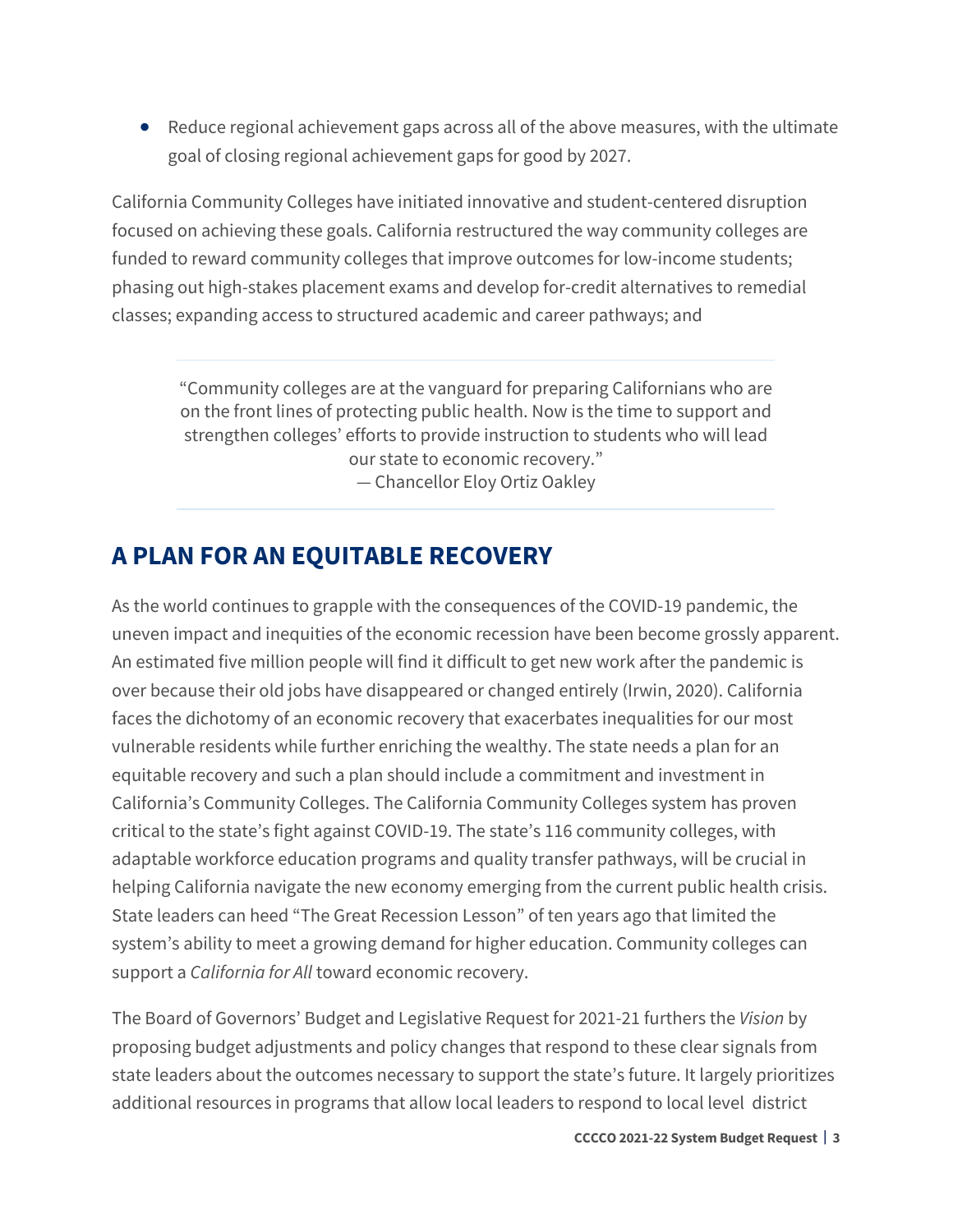priorities that advance equity and student success. The request responds to the input received from educators, advocates, and students themselves about what support is necessary to further the implementation of recent reforms and achieve the *Vision* goals. It also emphasizes the need for continual review of existing laws and policies to determine whether they are advancing—or constraining—colleges' ability to achieve the *Vision*.

This request also recognizes that per-student resources for the California Community Colleges has long been far too low, even as costs increase oftentimes faster than inflation, making it more difficult for colleges to even maintain existing programs. Historically, the Governor and the Legislature have not appropriated resources above the minimum guarantee of appropriations to schools and community colleges enacted in Proposition 98 and related laws. The impacts are real: for each student enrolled, the California Community Colleges receive less funding than the UC and the CSU do, even though the community colleges are likelier to enroll students who have faced the greatest barriers to educational attainment, including students from low-income families, first generation students, and black and Latinx students. State leaders must grapple with what this budget reality means for California's future. As a system, we strongly request both adequacy and equity. The state can make progress incrementally. It can expand support for programs that have historically been funded outside of the minimum guarantee, including financial aid for students, districts' retirement costs, and infrastructure.

This request also aims to build on the work Governor Newsom and the Legislature have advanced to create a California for All and support the state through the response and recovery from the COVID-19 pandemic. Today, too many Californians have faced systemic barriers to postsecondary educational attainment, and they now face greater risks as the state grapples with a pandemic, an economic recession, and a future of work characterized by rapid change and instability. The California Community Colleges have always enrolled the most vulnerable Californians, and this request is designed to better support that work. At the same time, we recognize that our colleges must be adaptive to coming budgets in which revenues will be more constrained. This request asks that existing obligations be preserved first and that the Governor and Legislature give the Board of Governors and the Chancellor's Office the tools to provide support most effectively.

## **Process**

Existing law requires the Board of Governors, in consultation with institutional representatives of the California Community Colleges and statewide faculty and staff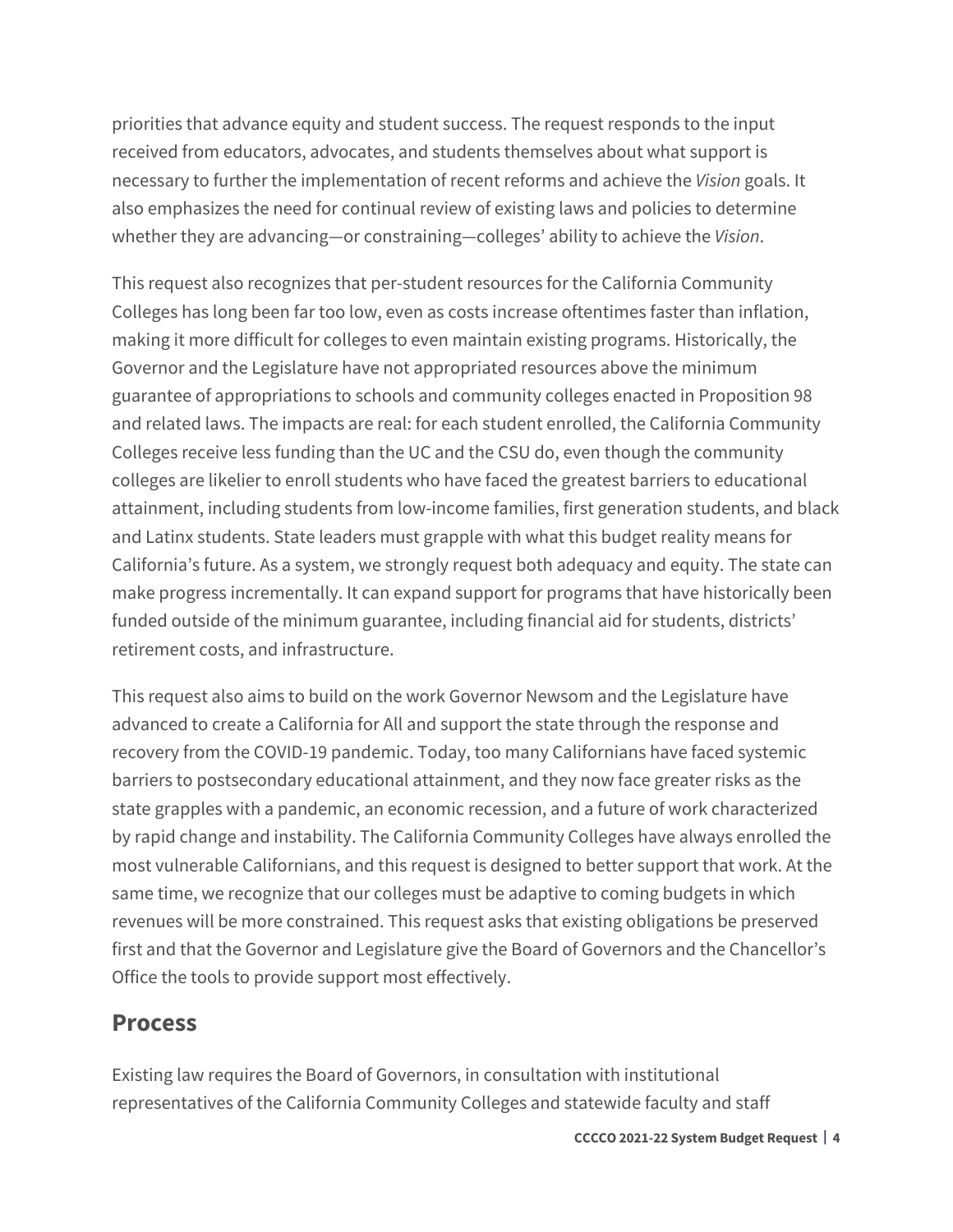organizations, to develop criteria and standards for the purpose of making the annual budget request for the California Community Colleges to the Governor and the Legislature.

Similarly, existing law requires the Chancellor's Office to prepare a five-year capital outlay plan identifying the statewide needs and priorities of the California Community Colleges. To allow the Chancellor's Office to meet this requirement, existing law also requires the governing board of each community college district to both prepare and submit to the Board of Governors of the California Community Colleges a systemwide five-year plan for capital construction annually. The Chancellor's Office reviews and approves the districts' five-year capital outlay plans as part of the annual capital outlay grant application process. The California Community Colleges Five-Year Capital Outlay Plan is compiled using information from the districts' approved plans.

Outside of the budget process, the Legislature also makes policy through bills and resolutions considered in the legislative process, with bills enacted by the Legislature presented to the Governor for consideration. The standing orders of the Board of Governors also generally require the Chancellor to seek the advice of the Consultation Council regarding positions on state legislation.

During the May 2020 Consultation Council meeting, the Chancellor's Office began the process to develop the Board of Governors' budget and legislative request for the 2021-22 fiscal year, with a working session and discussion with members of the Consultation Council about concepts for inclusion in the proposal. During those discussions, members engaged in a review of unmet 2020-21 budget and legislative priorities. In addition to discussions at Consultation Council meetings, Chancellor's Office staff distributed a survey to stakeholders and Council members in late July requesting a priority ranking of all potential Budget and Legislative Request items. In light of historic economic conditions and changing legislative dynamics, members of the Consultation Council and stakeholders sought an approach that focused on the fundamental needs for the system and a strategy preserve already limited resources.

From those working sessions and survey rankings, the Chancellor's Office developed a draft proposal to distribute broadly for comments and considerations. The public comment period yielded responses from a wide ranging representation of community college stakeholder. The Chancellor's Office has incorporated feedback from that consultative process into this document.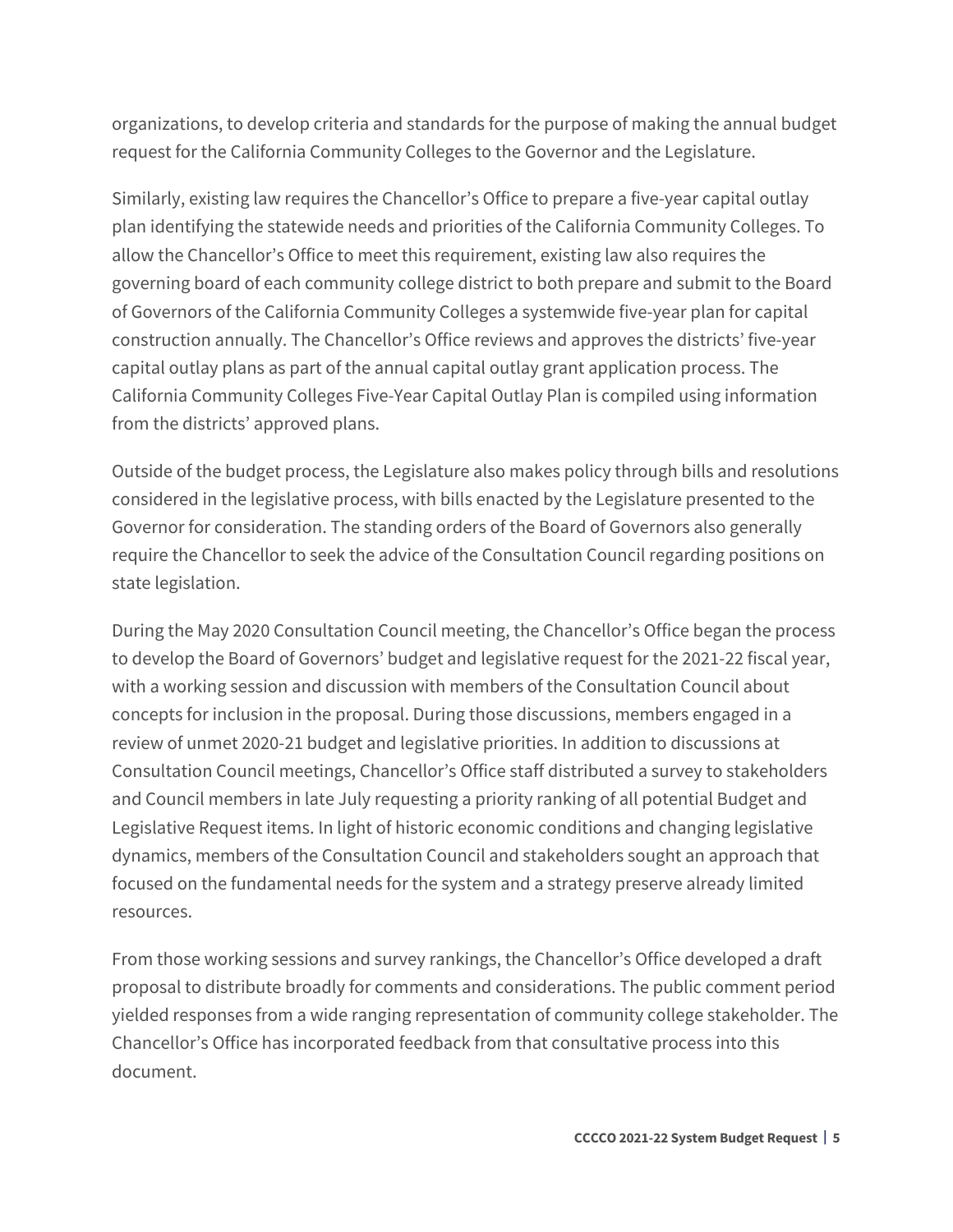The table on the following pages summarizes categories and specific proposals included in the 2021-22 Budget and Legislative Request. The report articulates existing challenges and opportunities motivating the requests and the specific details of the requested actions.

## **2021-22 REQUEST SUMMARY**

| <b>PROPOSITION 98 FUNDS</b>                                                                             | <b>REQUEST AMOUNT</b>                  |  |
|---------------------------------------------------------------------------------------------------------|----------------------------------------|--|
| <b>Foundational Resources</b>                                                                           |                                        |  |
| Funding to Meet Current Obligations and Provide Cost<br>Adjustments                                     | \$150 million ongoing                  |  |
| <b>Supporting Faculty and Staff</b>                                                                     |                                        |  |
| Implementation of Faculty and Staff Diversity, Equity and<br><b>Inclusion Taskforce Recommendations</b> | \$77 million (one-time<br>and ongoing) |  |
| Part-Time Faculty Support                                                                               | \$15 million ongoing                   |  |
| <b>Targeted Resources to Address Student Needs</b>                                                      |                                        |  |
| Student Emergency Supports & Emergency Response Block<br>Grant                                          | \$50 million one-time                  |  |
| <b>Expansion of State Supports to Serve System Needs</b>                                                |                                        |  |
| Online Education & Supports Infrastructure                                                              | \$35 million ongoing                   |  |
| <b>CCC Library System</b>                                                                               | \$4 million ongoing                    |  |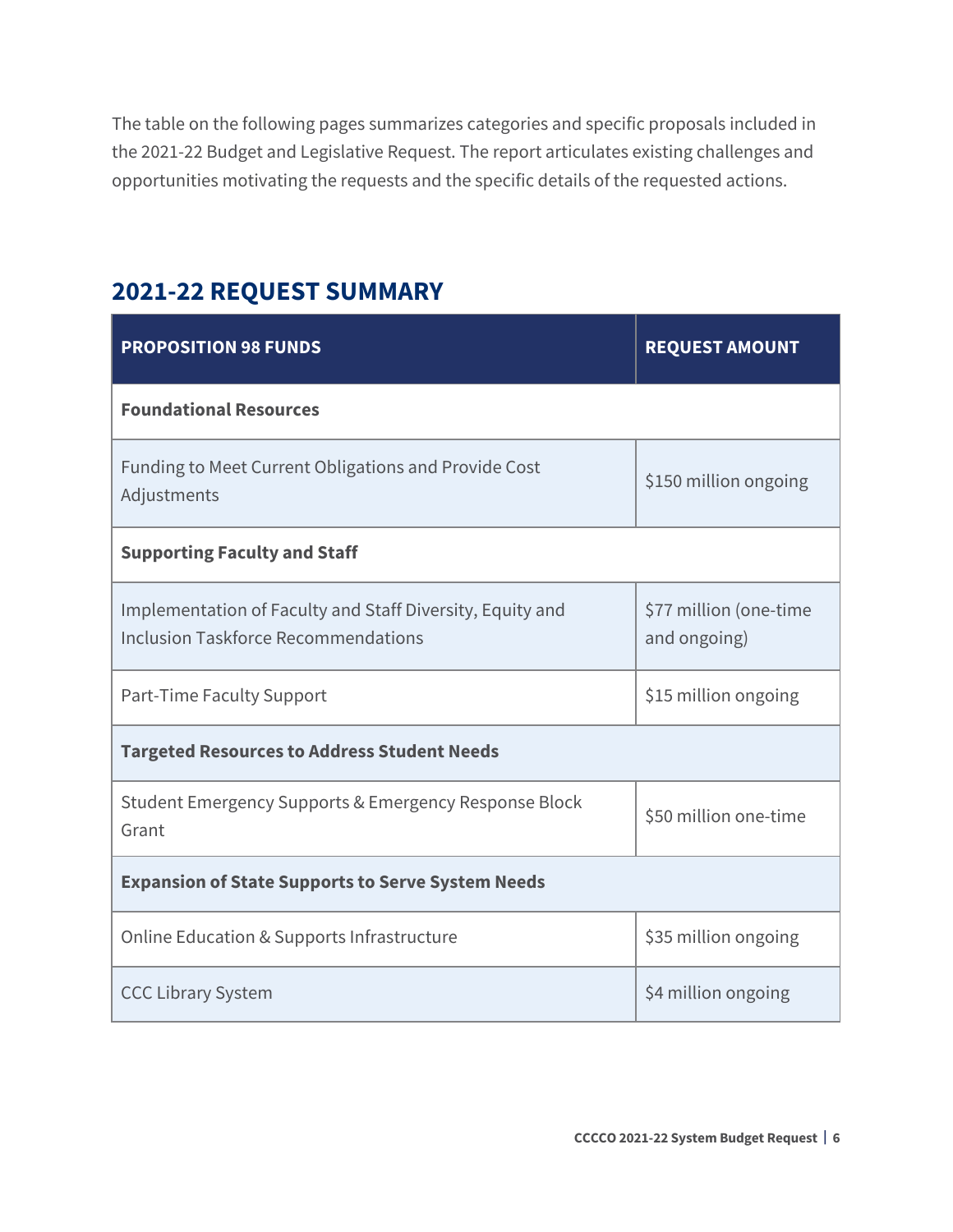| <b>NON-PROPOSITION 98 Funds</b>                          | <b>REQUEST AMOUNT</b>                  |  |
|----------------------------------------------------------|----------------------------------------|--|
| <b>Foundational Resources</b>                            |                                        |  |
| Board of Governors' Capital Outlay Program               | \$727 million (one-time<br>bond funds) |  |
| <b>Targeted Resources to Address Student Needs</b>       |                                        |  |
| Expansion of Mental Health Services (Proposition 63)     | \$10 Million ongoing                   |  |
| Cal Grant Reform                                         | <b>Policy Adjustments</b>              |  |
| <b>Expansion of State Supports to Serve System Needs</b> |                                        |  |
| Core Support for CCCCO Operations                        | \$850,000 ongoing                      |  |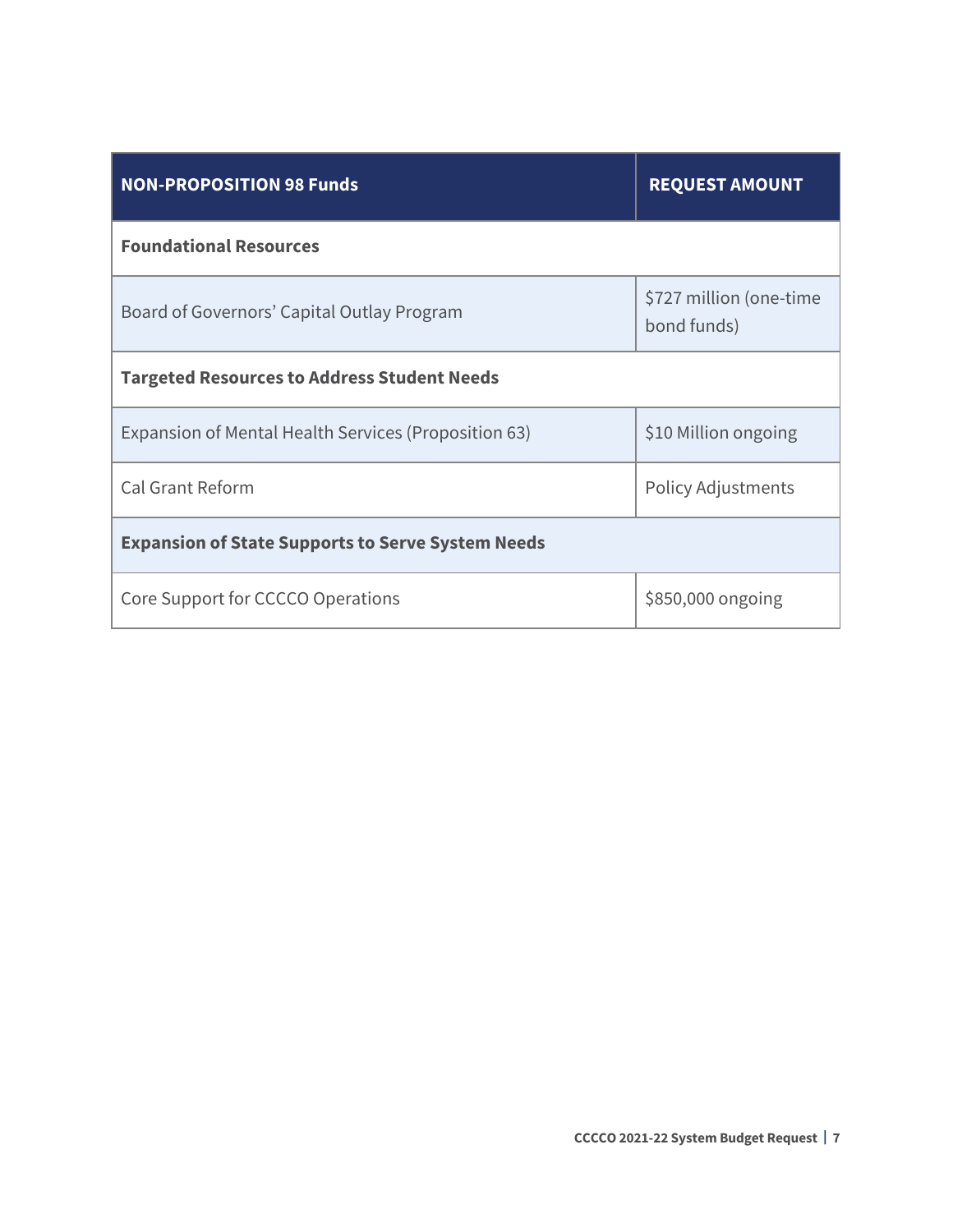## **2021-22 REQUEST NARRATIVE**

#### **Funding to Meet Fundamental Needs and Growing Obligations**

Across the system, there is near-universal recognition of the insufficient level of funding provided to the California Community Colleges, even as faculty, staff, and other leaders work to do the vital work of preparing millions of students for active participation in our society and our economy. To achieve the *Vision*, colleges must be able to access greater levels of resources.

The Century Foundation, in a report released in 2019, noted the need for greater discussions around adequacy of community college funding. The report notes:

"Today, higher education tends to shower the greatest resources on wealthy and highachieving students with the fewest educational needs, and devotes the fewest resources to economically disadvantaged students with the greatest educational needs. At the most selective four-year colleges, students from the wealthiest socioeconomic quartile outnumber those from the poorest quartile by 14 to 1, yet at community colleges disadvantaged students outnumber those from the richest quarter by 2 to 1…"

The report presents an important caution, based on a large body of evidence on education finance, for policy discussions moving forward:

### *"It simply is inefficient to enroll students in programs that are not adequately supported with institutional resources." — The Century Foundation, 2019*

California Community Colleges rapidly mobilized in response to the coronavirus pandemic, converting from in-person to remote or online instruction for nearly every course while continuing to provide hands-on training for over 20,000 first responders and essential health care professionals who will be ready to enter the workforce this year. However, as a system of 2.1 million students, the largest in the nation, we still face many challenges in adapting to multiple technologies and strategies to serve the state's most vulnerable and deeply affected populations. In light of rising unemployment rates, historical trends indicate that Californians will turn to community colleges to improve their career prospects. It is critical for colleges to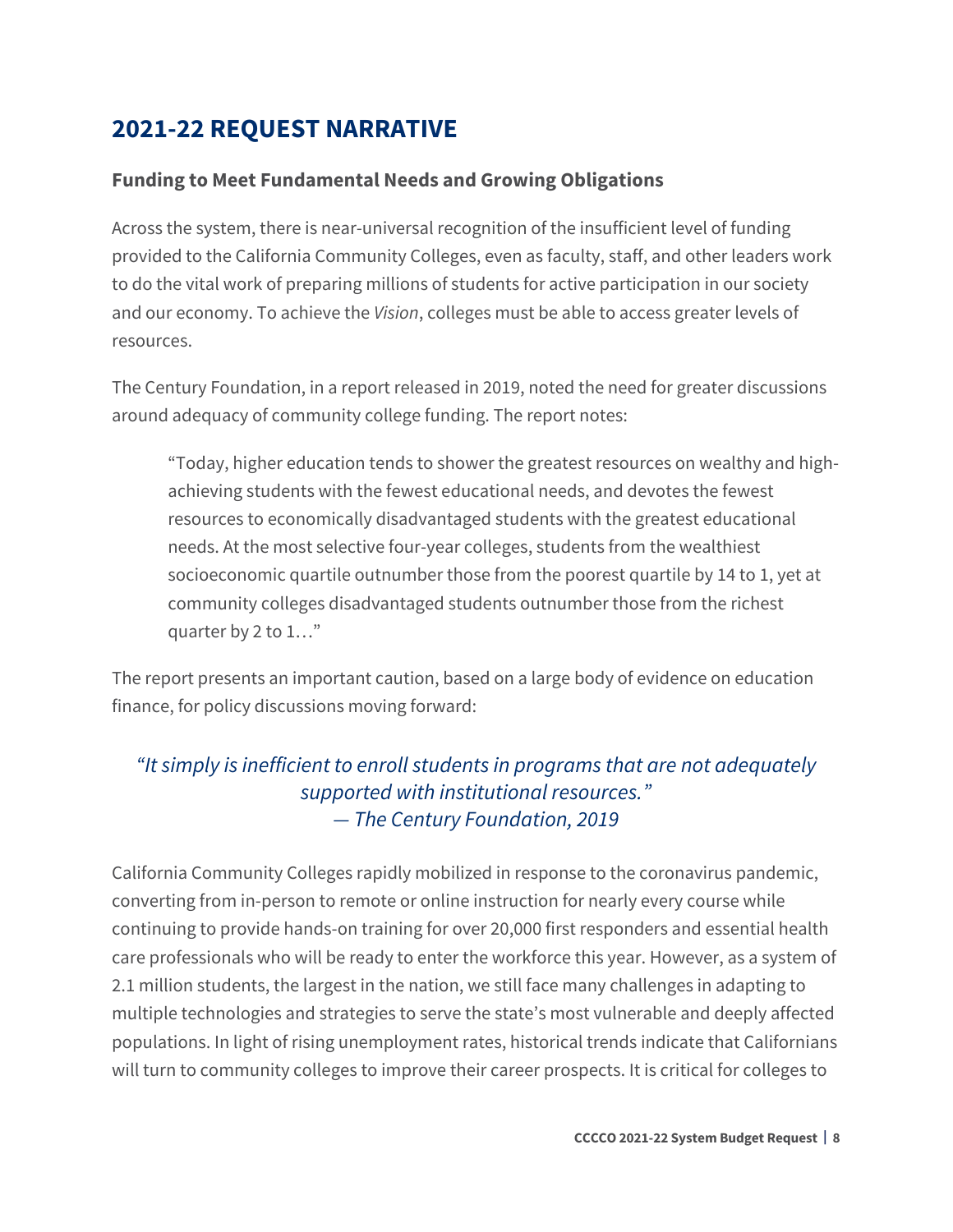be positioned and sufficiently funded to support the upskilling and reemployment needs of the millions of Californians displaced by the public health crisis.

California Community Colleges recognize that state revenues are expected to be scarce for the foreseeable future. Yet, it's important to see community colleges as an investment that can support Californians most vulnerable populations when they need it most. From that lens, the Board of Governors requests that, at a minimum, the state fund the costs of existing obligations and other workload adjustments that are typically made for community college apportionments as part of the budget process. Base resources would help colleges keep pace with growing costs. In total, this request requires an additional \$150 million in Proposition 98 resources. This request assumes funding for categorical programs is maintained at current levels, consistent with the commitment and intent expressed by the Administration and the Legislature during 2020-21 budget negotiations.

The Board of Governors request protection from year-over-year cuts. Funding protections would enable continuity of quality, responsive education and ensure we can meet increased demand and prepare the workforce needed for California's economic recovery.

In approving this request, the state would recognize increases in the districts' operating expenses while providing them with discretionary resources to meet their students' needs.

#### **Property Tax Backfill**

California Community Colleges continues to request that the Governor and Legislature enact statutes to authorize adjustments of state General Fund appropriations to account for revised estimates of costs and offsetting revenues. That is, if costs are higher than budgeted, General Fund appropriations would increase. Further, if offsetting revenues are lower than budgeted, General Fund appropriations would also increase. This change would provide districts with necessary stability in their budgets and avoid mid-year changes that disrupt programs in the short-term and create challenges for a district's fiscal health over a longer term.

Further, the Board of Governors continues to request that the Governor and Legislature enact statutes to authorize adjustments of state General Fund appropriations for Apportionments to account for revised estimates of costs and offsetting revenues. That is, if costs are higher than budgeted, General Fund appropriations would increase. Further, if offsetting revenues are lower than budgeted, General Fund appropriations would also increase. This change would provide districts with necessary stability in their budgets and avoid mid-year changes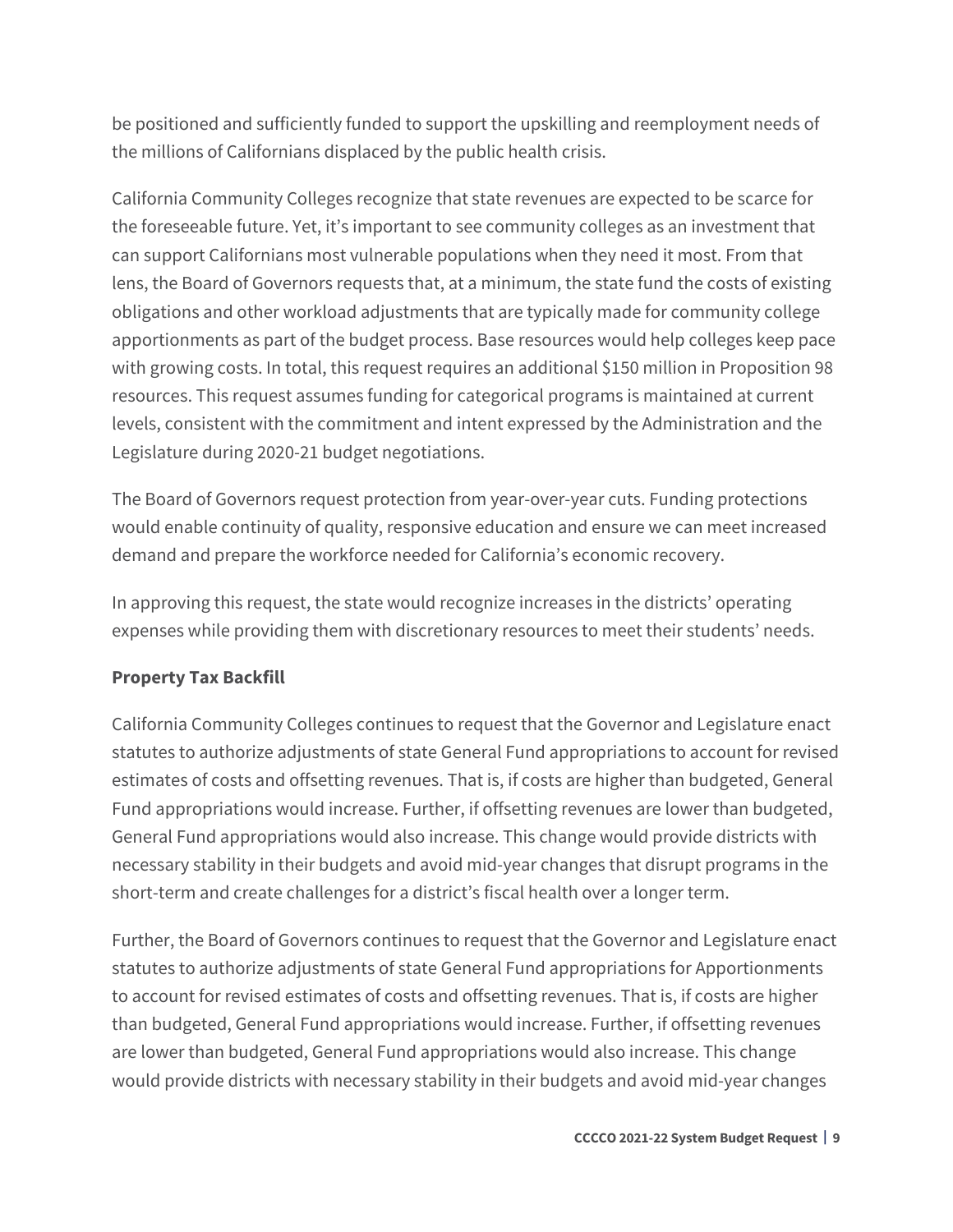that disrupt programs in the short-term and create challenges for a district's fiscal health over a longer term.

#### **Implementation of Faculty and Staff Diversity, Equity and Inclusion Task Force Recommendations**

California's community college students attend campuses across a diverse system in which 73 percent of students are students of color, immigrants, or both, yet the majority of college faculty and staff are white. Improving faculty and staff diversity is vital to ensure that students can identify with faculty and staff, and faculty and staff can connect with students from diverse backgrounds to help them succeed.

In November 2018, the Board of Governors requested that the Chancellor's Office establish a Faculty and Staff Diversity, Equity and Inclusion Taskforce (Taskforce) in response to a statewide study that found that the demographics of campus faculty and leadership are not representative of the students they serve. The Taskforce has presented a set of statewide recommendations on structural changes, including policies, practices, and tools that will improve system equal employment opportunity (EEO) implementation and support diversity initiatives. Concurrent to the work of the Taskforce, the California Community Colleges Dreamers Project, a collaborative effort between the Chancellor's Office, Immigrants Rising, and the Foundation for California Community Colleges, released a report outlining six challenges institutions face in effectively serving undocumented community college students. One specific challenge was the need for guidance from the Chancellor's Office in effectively building institutional capacity for supporting undocumented students' academic success.

Currently, colleges receive \$50,000 annually in EEO funds to support efforts and comply with reporting requirements. However, additional funding would support stronger integration of faculty and staff diversity initiatives into the *Vision* and integrate the recommendations made by the Taskforce and Dreamers Project into Chancellor's Office workload and local practices.

The Board of Governors requests \$77 million, as outlined below, to support the implementation of the Taskforce recommendations:

• **EEO Implementation.** \$20 million ongoing to expand district EEO implementation. This includes \$10 million ongoing for professional development for full-time faculty, part-time faculty and classified staff to drive individual and systemic cultural change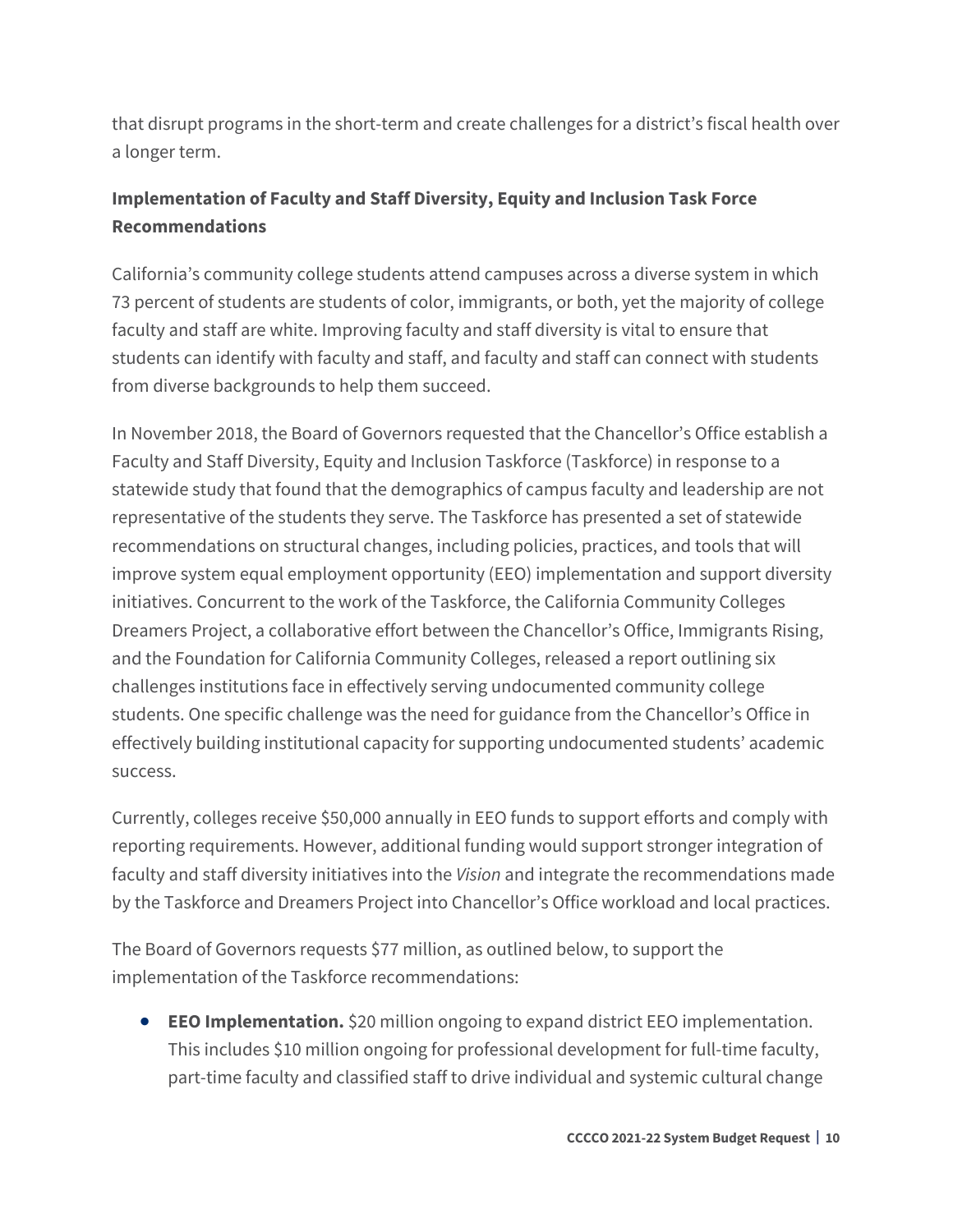to improve the equal educational opportunity for all students. This is an augmentation to the existing EEO fund allocation.

- **Statewide Pilot Fellowship.** \$15 million one-time to establish a Statewide Pilot Fellowship program to improve faculty diversity hiring. This program has been proposed by the Consultation Council for several years. Establishing a statewide fellowship program has been proven nationally as a successful strategy to diversify worksites in the public and private sector.
- **Modernize the CCC Registry.** \$1 million one-time to modernize the CCC Registry and add system-wide online trainings such as cultural competency and unconscious bias training.
- **Full-Time Faculty Hiring.** \$40 million ongoing for full-time faculty hiring.
- **Capacity for EEO Implementation.** \$407,699 ongoing general fund to provide additional support for Chancellor's Office positions that will provide leadership in statewide best practices and closely monitor EEO plan implementation and district reporting obligations.
- **Anti-Racism in Academia.** \$600,000 one-time resources to implement AB 1460 (2020, Weber) to enable seamless transfer of community college students with ethnic studies general education credits to CSU, and to advance anti-racism in curriculum and instruction.

#### **Part-Time Faculty Support**

California Community Colleges requests \$15 million ongoing to support programs for parttime faculty, which will help these faculty be included in college efforts to implement the Guided Pathways framework and achieve the goals of the *Vision*. Part-time faculty are key to the success of California 2.1 million community college students. In 2018, the Faculty Association of California Community Colleges (FACCC) published a literature review titled, "Why Faculty Matter: The Role of Faculty in the Success of Community College Students" pointing to "the importance of full-time tenured faculty as an essential and necessary component for student success." Equally important, as the research collected in that publication shows, part-time faculty, in order to be fully effective in helping students reach their goals, "must be included more fully in all aspects of institutional work and the faculty/student support network." Similar conclusions around the link between part-time faculty support and student success have been reached by the Academic Senate of California Community Colleges, the Accrediting Commission for Community and Junior Colleges, the American Association of University Professors, the American Federation of Teachers, the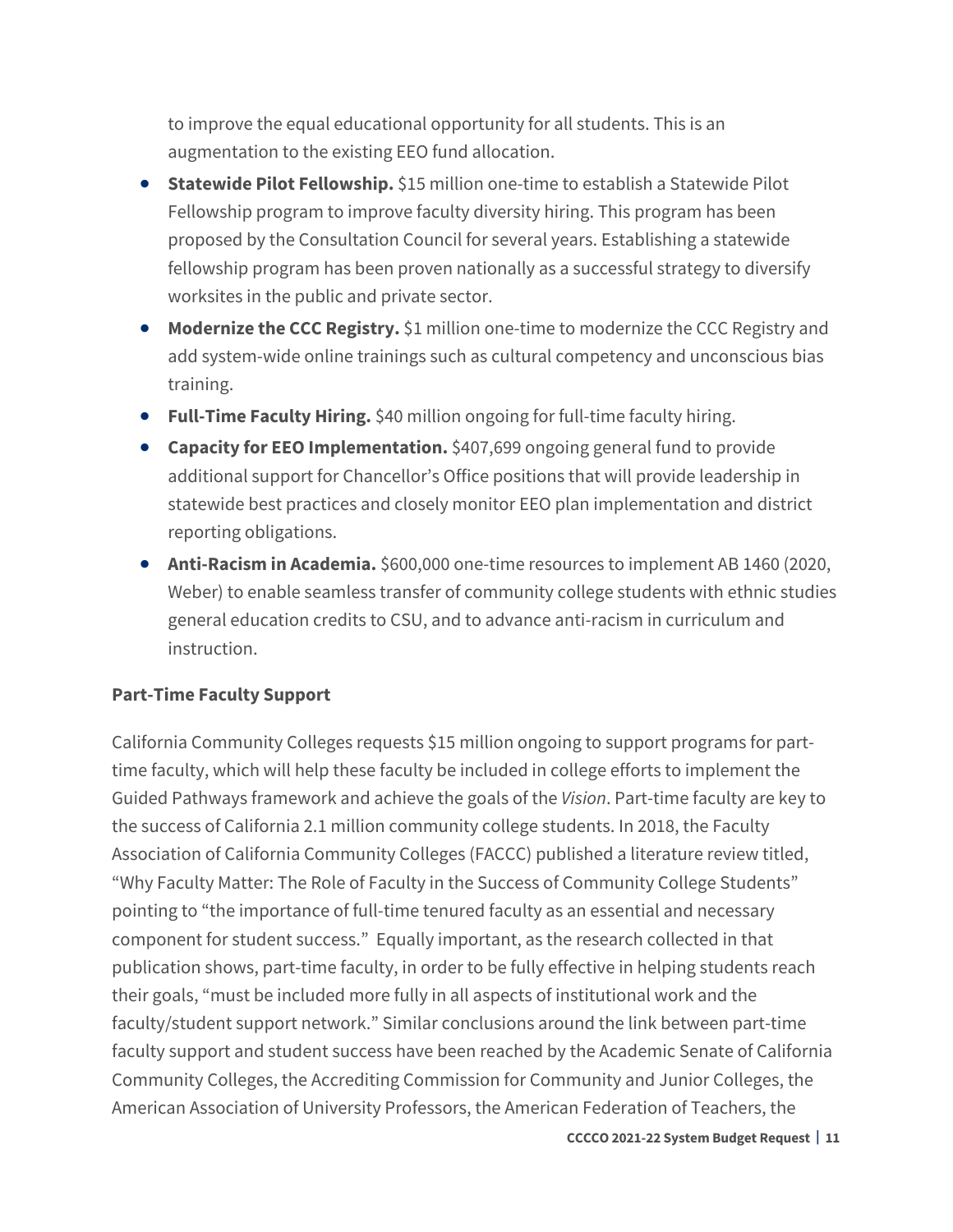National Education Association, as well as dozens of independent researchers. The annual budget includes \$38 million for three programs targeted at part-time faculty—for compensation, office hours, and health benefits.

#### **System Wide Broadband Connectivity**

The Corporation for Educational Network Initiatives in California (CENIC) is a nonprofit organization which operates California Research and Education Network (CalREN), a highbandwidth, high-capacity computer network across California supporting all public education in California. Both CENIC Membership and requisite broadband connectivity through CalREN, is funded for all California Community College Campuses at the direction of the California Community Colleges Chancellor's Office (CCCCO). The Board of Governors of the California Community Colleges requests \$8 million in Proposition 98 funds to continue providing essential infrastructure broadband connectivity to all California Community Colleges on an ongoing basis. Immediate needs include circuit upgrades and critical backup circuits for a number or colleges and centers. Without these funds internet broadband connectivity for the California Community College System will be significantly at risk and affect access for faculty, staff, administrators and students. This need is further exasperated by current COVID-19 conditions and the lack of access to broadband in at- rural areas of California. This request will allow California Community Colleges with the tools to provide this services to at-risk student populations and address regional equity gaps that present barriers to ensuring equitable educational access for all students.

#### **Online Education Infrastructure**

This suite of investments would provide a robust and equitable online infrastructure for all CCC students and faculty during the statewide emergency.

- **Expand Canvas Daytime Support to Colleges Without Daytime Coverage:** With a significant portion of faculty moving courses to Canvas, coupled with the fact that their students in remote instruction courses have the highest need, local daytime help desk resources are being overwhelmed. Additional daytime telephone Canvas support is necessary and will address this capacity gap, which acts as a barrier to student accessing online education.
- **Increase Access to Online Tutoring for to All CCCs:** Many colleges do not currently have an online tutoring option available to students. Online tutoring services would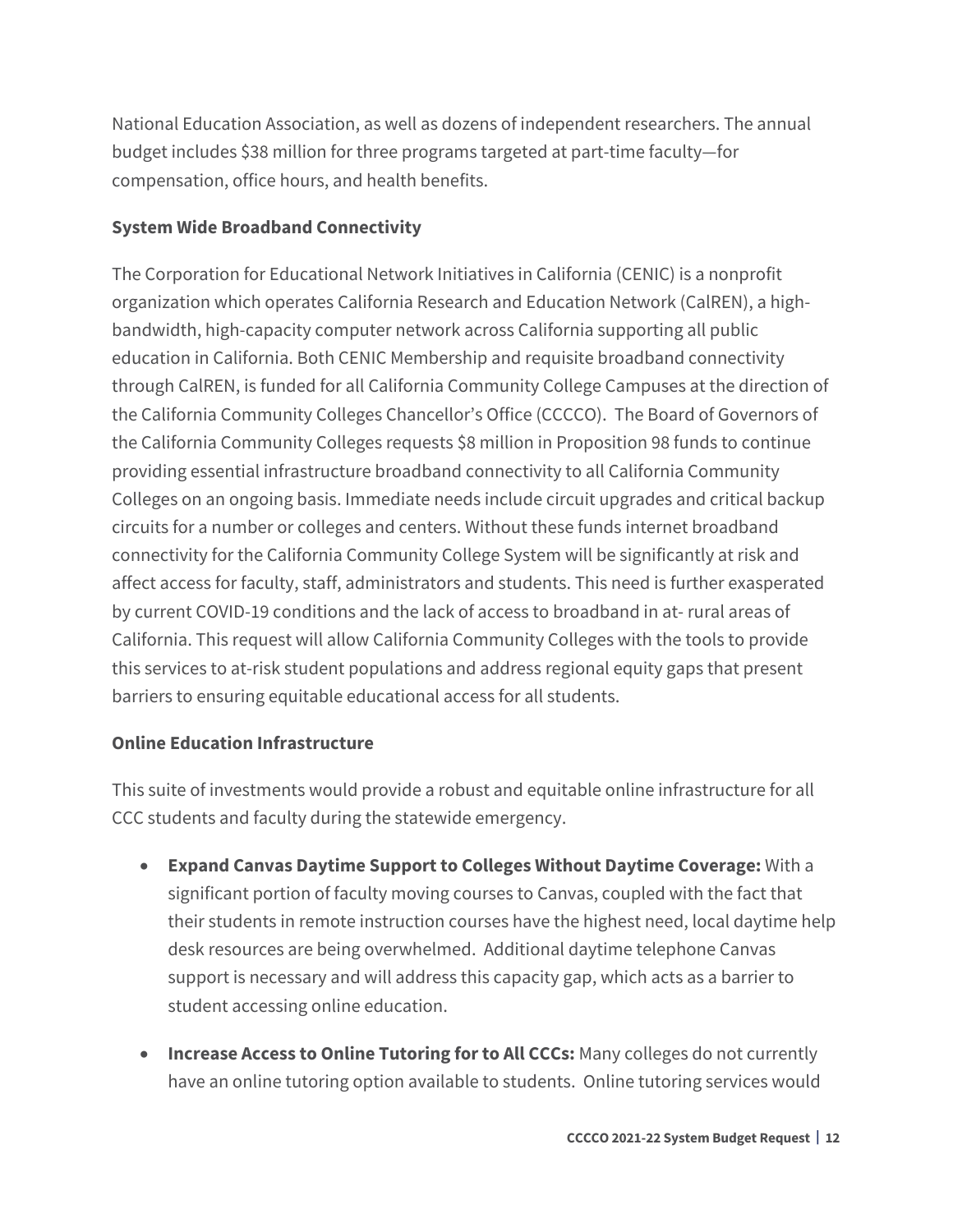provide 24x7 tutoring, including multi-lingual tutoring in core subjects such as English and math, and integrate directly into Canvas.

- **Extend Online Proctoring Platform to Unlimited Use for All CCCs:** Colleges are grappling with instructional continuity and a core consideration is academic integrity of exams and student authentication of identity. Online proctoring service use will be in higher demand than anticipated and all colleges would be provided with access.
- **Extend Counseling, Student Services, and Mental Health Delivery to Online Platforms for All CCCs:** Canvas includes a fully integrated platform for counseling and general student services use that is available at 57 colleges. This platform also provides a HIPAA-compliant method for mental health or telemedicine sessions. Without downloading any software, a student can have access to virtual drop-in or scheduled services with counselors, Financial Aid staff, Admissions and Records staff, mental health services, tutors, and professors. As need for online student services grows, especially for students in remote locations, expansion of these platforms would provide a suite of services to all colleges.
- **ADA/508 Compliant Remediation Support:** Colleges and faculty are struggling with ensuring that courses and instructional materials converted to online instruction meet the Americans with Disabilities Act (ADA) and Section 508 compliance requirements. Many colleges have a single individual on campus tasked with assisting faculty with web accessibility and/or alternate media for students. A critical, yet often overlooked, way to support students and faculty is to enable an automated tool to detect non-accessible content and remediate it. This software would be available to all colleges and become integrated into Canvas to immediately index and convert uploaded content to accessible formats.

#### **Expansion of Proposition 63 Funded Mental Health Services**

Nearly half of community college students report suffering from at least one mental health condition. For many young adults, the California Community Colleges represents their best, and perhaps only, access point for mental health services. In 2019, AB 74 provided \$7 million one-time from Mental Health Service Act (Proposition 63) funds for colleges to improve access to mental health services and early identification or intervention programs. While these one-time funds have been beneficial in supporting mental health services at California Community Colleges, challenges remain with the ability to hire staff and continue to provide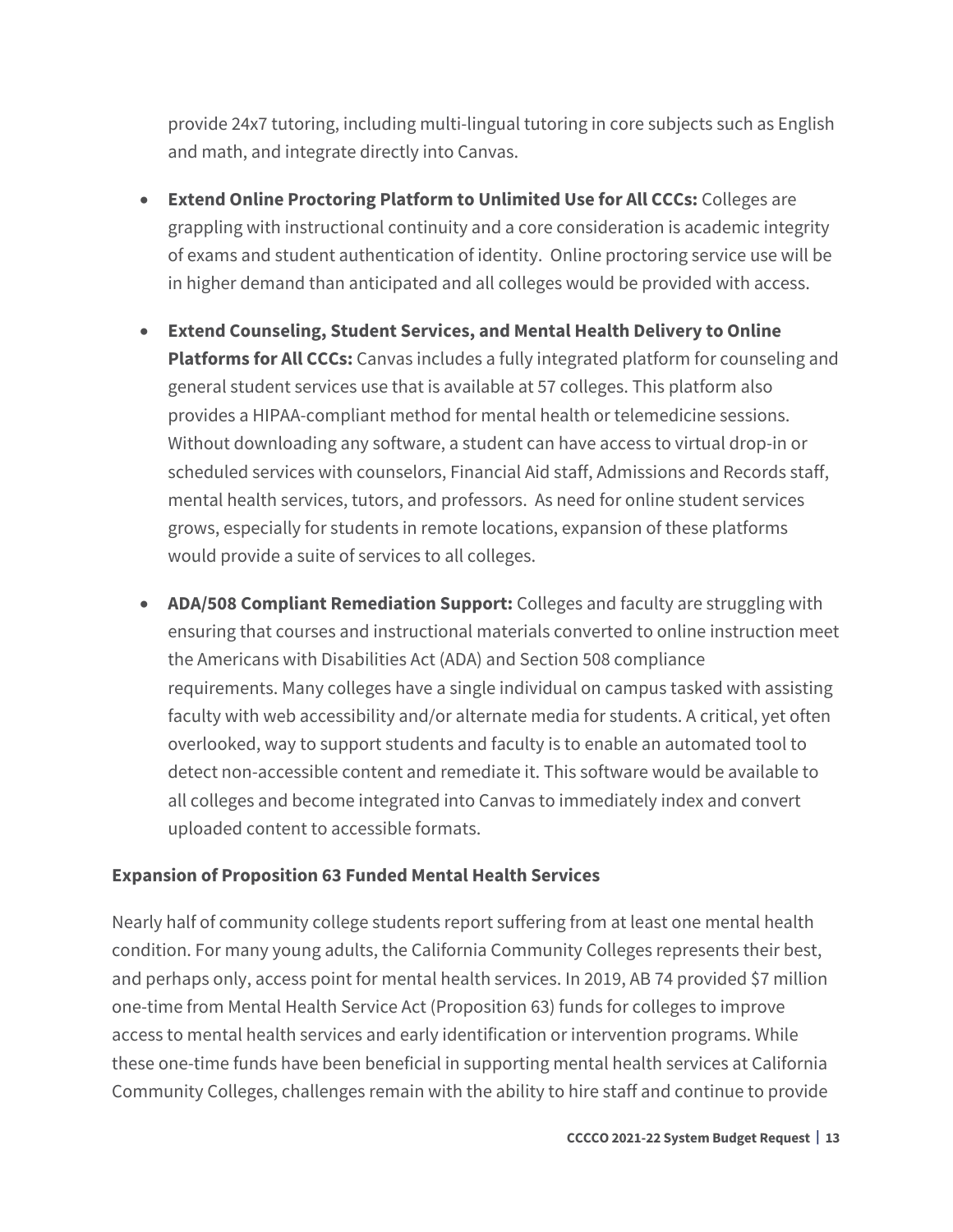a consistent level of service without the guarantee of ongoing funding. While colleges have put these prior allocations to good use, the mental health needs of community college students continue to persist because a long-term investment is lacking. California Community Colleges requests \$10 million ongoing from Proposition 63 funds to provide students with quality mental health services. These resources would allow colleges to make the commitment to hiring the staff necessary to provide students with high-quality mental health services on an ongoing basis.

#### **Student Emergency Supports and Emergency Response Block Grant**

Although learning looks different during this emergency, our core principles remain the same and student success continues to be at the center of everything we do. With equity at the forefront of decision-making, our faculty, staff, student leaders, administrators and trustees have responded with emergency resources such as, Wi-Fi, laptops, hot meals, emergency loans and online education for our students. Unfortunately, many students still lack access to laptops, internet, or other basic needs key to succeeding academically in this new environment and resources are limited to meet these ongoing needs. The 2020-21 Budget Act included a COVID-19 Response Block Grant to help colleges maintain quality educational access and support vulnerable populations through the unprecedented challenges of the pandemic. That investment was invaluable, yet much work lies ahead to ensure course quality is maintained and can meet the learning needs of all students. California Community Colleges request a flexible block grant for costs associated with addressing the COVID-19 pandemic. These flexible resources would allow for scaling of innovating education models, direct supports for students, equipment needs, professional development of faculty and staff, and facilities sanitation and disinfecting. These resources enable continuity of education, assist colleges in support students through their education path, and allow college to play a critical role in our state's recovery. Such investment can also prevent the pandemic from interrupting students' educational dreams.

#### **Targeted Resources to Address Student Needs – Categorical Programs**

Historically, the Legislature and the Board of Governors have attempted to address the needs of special populations through narrow categorical or grant funds that often specify restrictions on program design and expenditures. The *Vision* calls on the Chancellor's Office and the system to change this approach and provide a greater focus on student journeys and outcomes. Under the approach outlined in the *Vision*, the Chancellor's Office works to ensure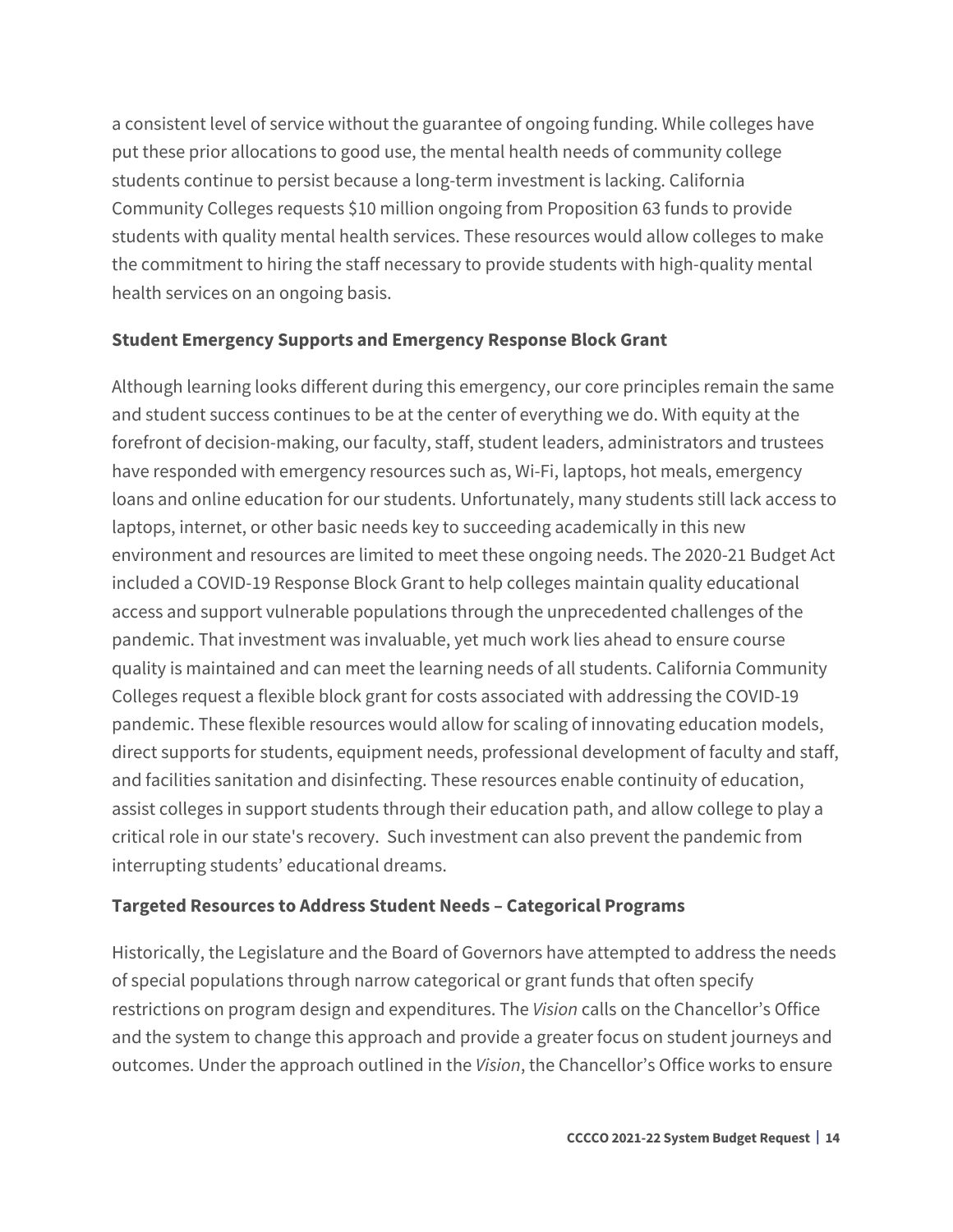colleges have the ability to use data to identify equity gaps among students and the resources necessary to target evidence-based interventions to close those gaps for students.

During the 2021-21 budget and legislative request development process, the Chancellor's Office received several individual requests to expand funding for specific programs, including:

- Protecting the Student Equity and Achievement Program and the Strong Workforce Program against cuts in the 2021-22 budget process.
- \$3.5 million ongoing for Umoja to provide grants to each of the 66 Umoja Affiliated programs across the system. Umoja currently receives \$2.5 million ongoing; the request would bring annual funding to \$6 million ongoing.
- Funding for full implementation of the *California Community College Transfer Guarantee to HBCU* program.
- \$1.1 million in funding for expansion of A2MEND Student Charters (from 16 to 50) to have a greater impact on the academic success of African American males in higher education in California.
- Protect all categorical programs from cuts during the 2021-22 budget process.

#### **Library Services Platform**

The 2017 Budget Act appropriated \$6 million one-time for the Library Services Platform to create a stronger systemwide technology platform and operational approach that would allow the libraries in the California Community Colleges to better manage and deliver digital information to support teaching and learning. Those funds were used for the selection of a vendor and the beginning phases of implementation of the new system. The project is completing the first year of implementation at 110 colleges. In addition to improve educational quality, the project creates the opportunity for cost savings by leveraging the system's size and reducing duplicative procurements.

#### **Cal Grant Reform**

A postsecondary education is key for Californians to unlock social mobility and economic prosperity. Students' ability to afford college plays a major role in their decision to attend and their ability to graduate. California policymakers have worked hard to ensure that tuition is not a barrier for community college students. The California College Promise Grant (formerly the BOG Fee Waiver) pays tuition for all students with financial need in our system. The California College Promise provides tuition coverage for up to two years for students who do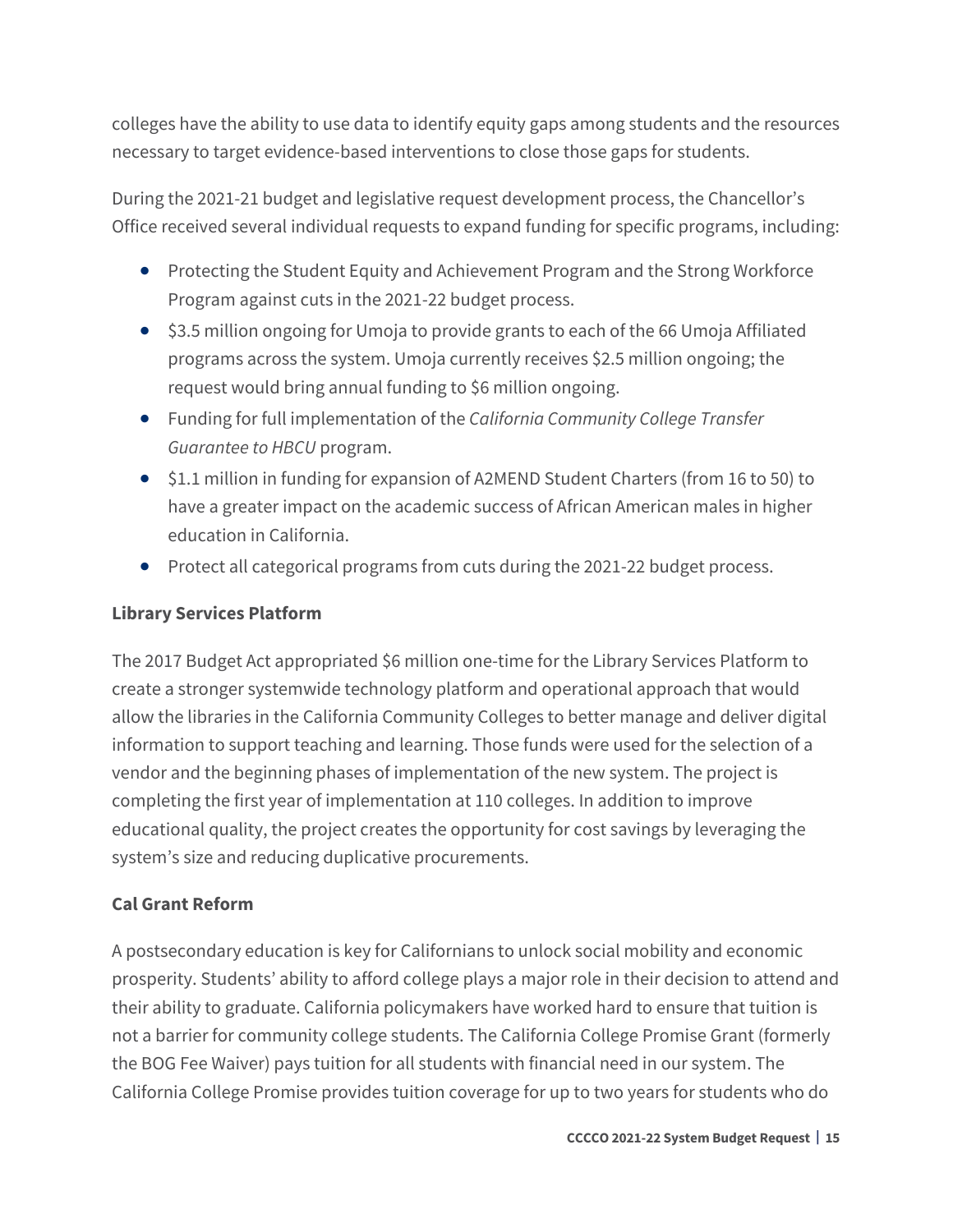not meet the income threshold for the Promise Grant, and who are first-time and attending full-time. For those students who do not qualify for either the Promise Grant or the Promise program, they pay, by far, the lowest fees in the nation: less than \$1,400 annually. However, the total cost to attend a community college is much more than tuition. Costs like food, housing, and textbooks can exceed \$19,000 annually. Because so little grant aid is available to cover those non-tuition costs, it can be less affordable for low-income students to attend the community colleges than to attend the University of California in their region.

This inequity exists largely because the Cal Grant program, the state's primary financial aid program, is not designed to serve students who begin their educational journeys in the California Community Colleges. Under the existing structure, the Cal Grant program provides entitlement awards only to recent high school graduates who meet certain age, income, and high school performance eligibility requirements. Many community college students come to our system several years after high school. More 40 percent of California's community college students are over the age of 25, making them ineligible for a Cal Grant entitlement award. Students who are ineligible for the entitlement award may be eligible for a competitive award, but the demand for those awards far exceeds the supply. These constraints in the Cal Grant program mean that, although nearly half of all community college students meet the low-income standard to receive the system fee waiver, only about 5 percent receive a Cal Grant. Further, for those community college students that do receive a Cal Grant, the actual dollar value of that grant is significantly less than for students attending the CSU, UC, or nonprofit universities.

Across the state, community college leaders support a meaningful commitment to community college student affordability and request a new Cal Grant framework which focuses resources on our most financially vulnerable students. California Community Colleges request and strongly support Cal Grant reform aligned to the following principles:

- Promote Cal Grant reforms that base aid on the total cost of attendance, not just tuition, including costs for room and board, transportation, textbooks, and total available aid.
- Focus implementation resources on serving students with the greatest financial need, including our lowest income students with a zero EFC.
- Aid should be based on student need, not the institution the student is attending.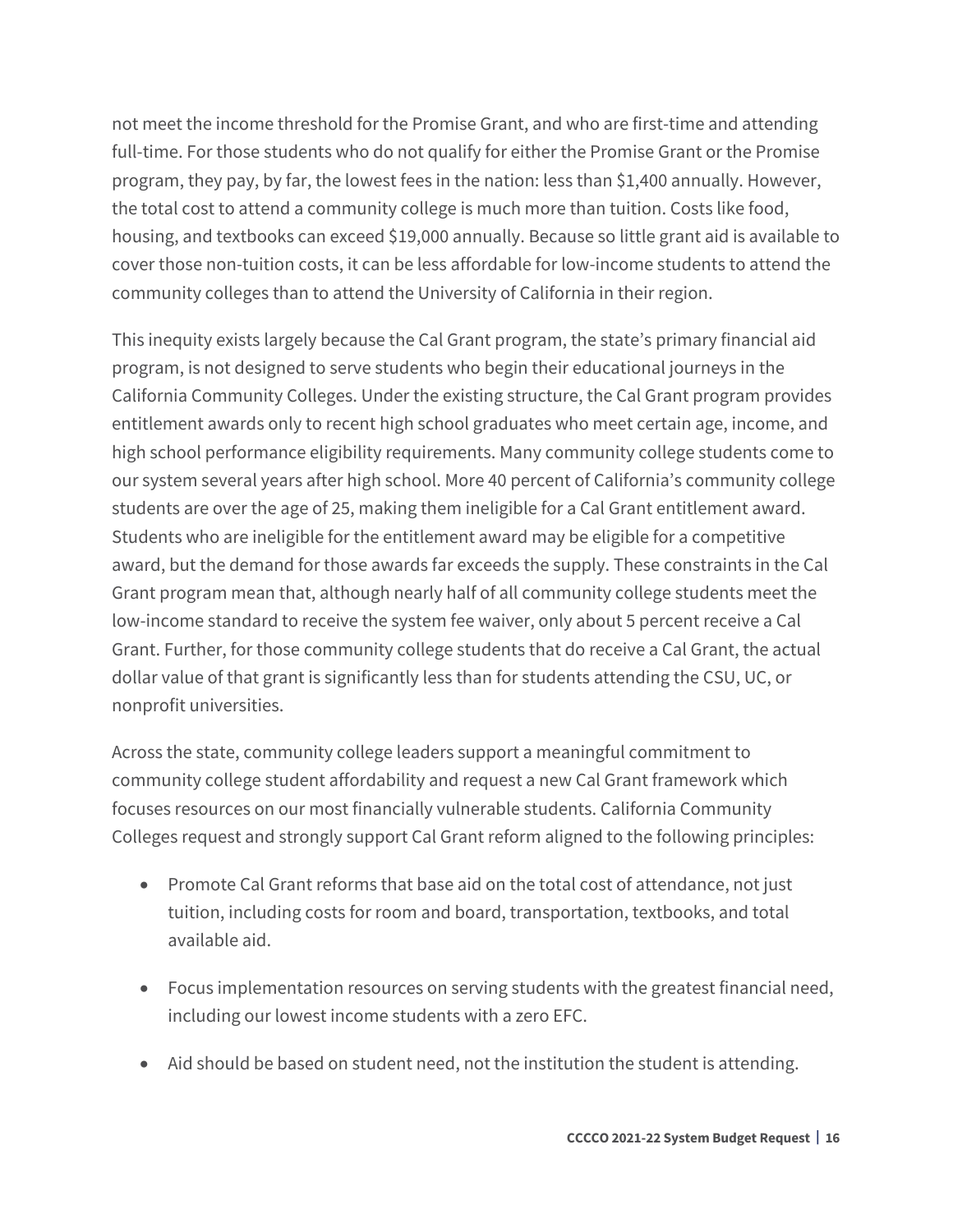The Board of Governors requests reform of California's financial aid programs to achieve these principles. The Board of Governors continues to advocate for changes and investments in the Cal Grant program that increase both the number of grants available to community college students and the amount of those grant awards to offset the total cost of attendance.

#### **Board of Governors' Capital Outlay Program**

The state's 73 community college districts are responsible for properties that include more than 25,000 acres of land, 5,956 buildings, and 87 million gross square feet of space, including 54 million assignable square feet (ASF) of space available for educational programs. In addition, many districts operate off-campus outreach centers not included in the system's facilities counts.

The Five-Year Capital Outlay Plan, covering 2021-22 through 2025-26, projects facilities need of \$21.2 billion for the system. Of this amount, \$8.6 billion is for construction of new facilities and \$12.6 billion is for modernization of existing facilities. Taken together, addressing this need would require construction of an additional 5.3 million ASF for new facilities and 29.3 million ASF for modernization of existing facilities. 

The plan includes individual projects submitted by districts for all five years of the plan, with some systemwide facilities needs also noted. Specifically, needs created by enrollment growth are determined by converting the estimated enrollment needs (after assuming some needs will be addressed by alternative delivery methods) to space needs based on space standards previously adopted by the Board of Governors. The modernization needs for the system are established based on the need to modernize existing buildings that are over 40 years old. Approximately 62 percent of the California Community Colleges facilities are 25 years or older, with 49 percent more than 40 years old.

The Board of Governors of the California Community Colleges requests \$707,665,000 Proposition 51 General Obligation Funds (Prop 51) for the construction phase of 44 projects anticipated to proceed to bid in the budget year, and Prop 51 resources for 10 new projects for the preliminary plans and working drawings phase.

#### **Core Support for CCCCO Operations**

The Chancellor's Office continues to play a critical role in supporting districts and colleges through unprecedented times. To meet growing capacity needs additional capacity needs and enable continued support of colleges and the students they serve, the Chancellor's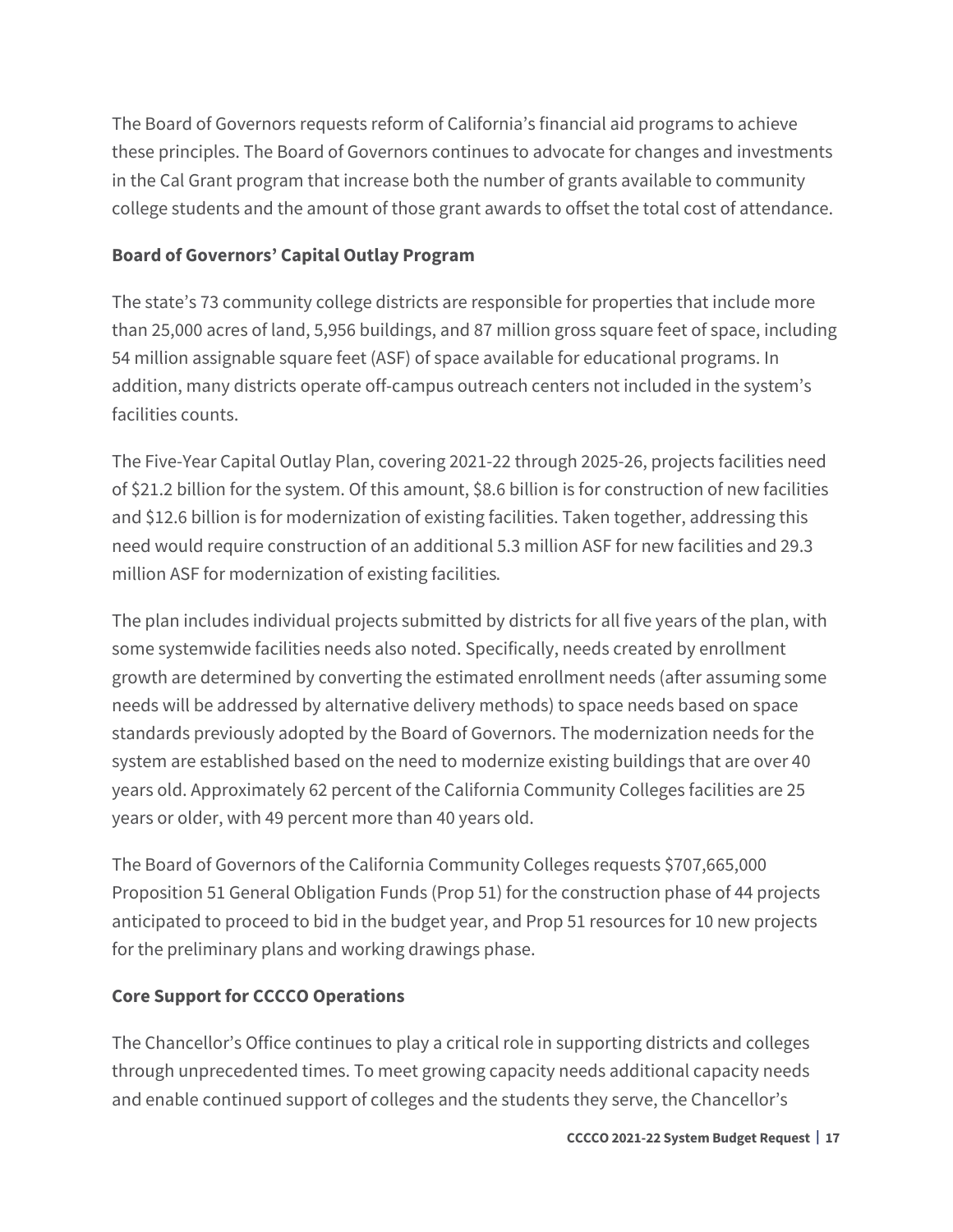Office's operations needs ongoing resources for unfunded positions and related operating expenses.

The Chancellor's Office needs additional capacity to maintain core operations given the many reforms the system is undertaking and recent changes in state government aiming to improve operations. Notably:

- The Chancellor's Office called on system leaders and stakeholders to take action against structural racism. The "Call to Action" is a bold agenda across six key areas. To implement this important work plan, the Chancellor's Office needs additional positions to support this complex systemic change, integrate existing diversity, equity, and inclusion efforts, identify best practices, and closely monitor EEO plan implementation and district reporting obligations.
- The Chancellor's Office has long championed data-informed decisions. This requires valid and reliable data to calculate benchmarks and metrics accurately and reliable simulations to help districts understand and plan for local goals, success metrics, and the SCFF budgetary impacts. This need has driven up internal workload and a need to develop further internal controls to maintain data integrity. The volume and pace of these new demands has surpassed the capacity of the system office. Data challenges and limited capacity risk undermining key reforms that advance student success.
- The Chancellor's Office must reach a range of stakeholders across the state. It uses websites and social media to communicate broad messages but only has one person to manage this digital communication workload. This Chancellor's Office webmaster manages 20 public-facing websites. This presents the Chancellor's Office with a challenge of keeping web products on point with trends. Further, with the implementation of AB 434, workload around web accessibility has increased significantly. AB 434 requires the chief information officer of each state agency to post on the home page of its public website a signed certification that it is in compliance with specified accessibility standards. They must also provide a phone number for any inquiries. Additionally, state agency directors and their chief information officers are required to self-certify their websites are within compliance.
- The Chancellor's Office issues significant numbers of grants and contracts compared with similarly-sized agencies. Given the risks associated with large amounts of funds, the Chancellor's Office needs additional capacity to support the development of these agreements and to provide oversight.